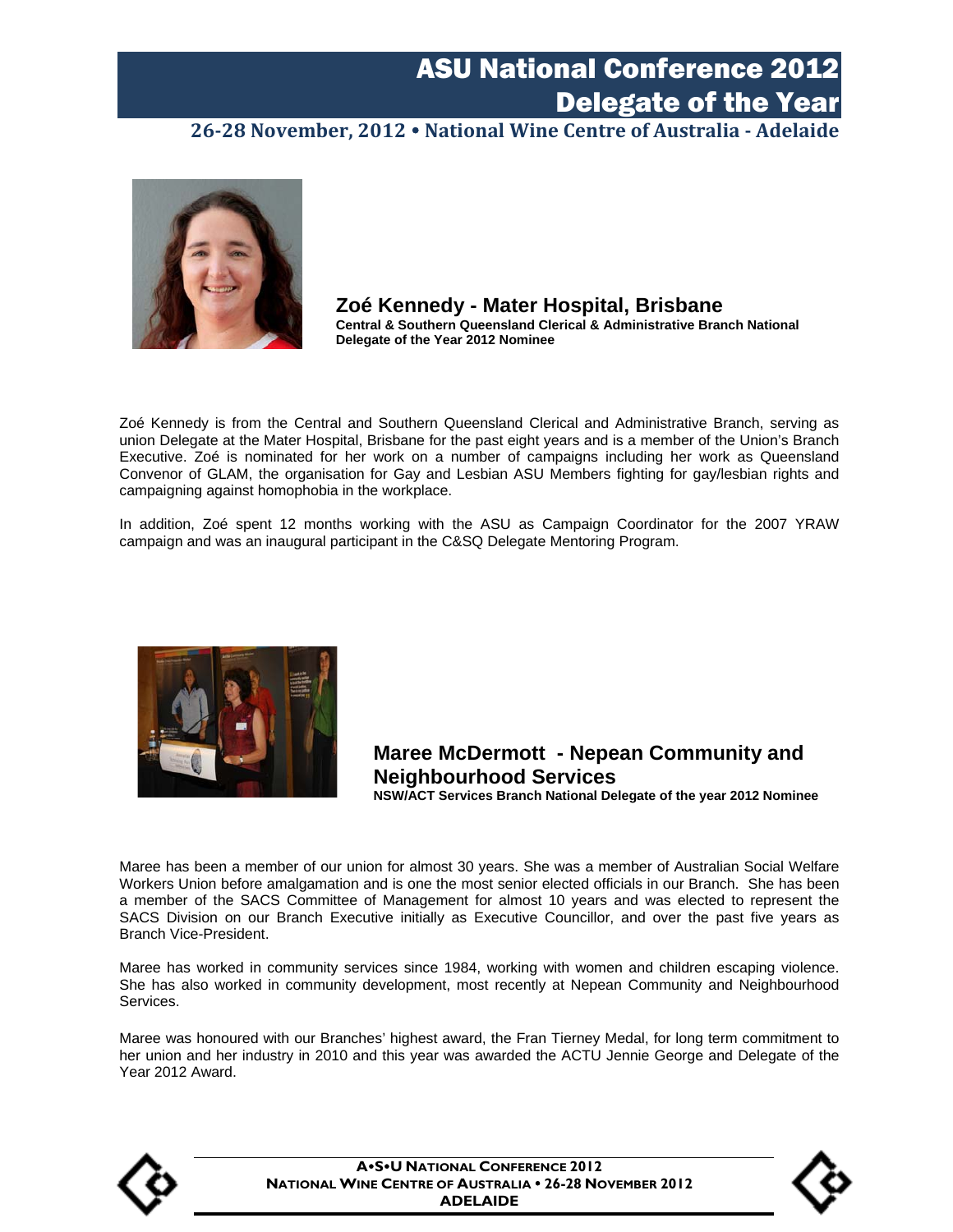**26‐28 November, 2012 National Wine Centre of Australia ‐ Adelaide**



**David Scott - Upper Lachlan Shire Council (formerly Crookwell) NSW USU Branch National Delegate of the year 2012 Nominee** 

**Workplace**: Employee of Upper Lachlan Shire Council (formerly Crookwell) since 1985

**Position:** Waste Water & Water Operator in Charge

**Union member:** Member since 1985

#### **Current Positions Held:**

- Branch Committee of Management since 1994;
- Elected Southern Branch delegate to Destination 2036 Campaign;
- Member of the Campaign Committee for the Review into the provision of Water and Waste Services in Regional and Rural NSW 2006;
- USU/MEU Annual Conference Delegate 1995 present;
- Southern Branch representative on the USU Award Reference Group for the current award negotiations;
- Volunteer at the Crookwell Golf Club as Greens Director;
- Life Member of the Crookwell Golf Club and is 1 of only 8 in the history of the Golf Club.

David has been a dedicated delegate and member of the Union since 1985 and has always given freely his time wherever practical and has always been relied upon to deliver and make himself available to our members and assist wherever possible.



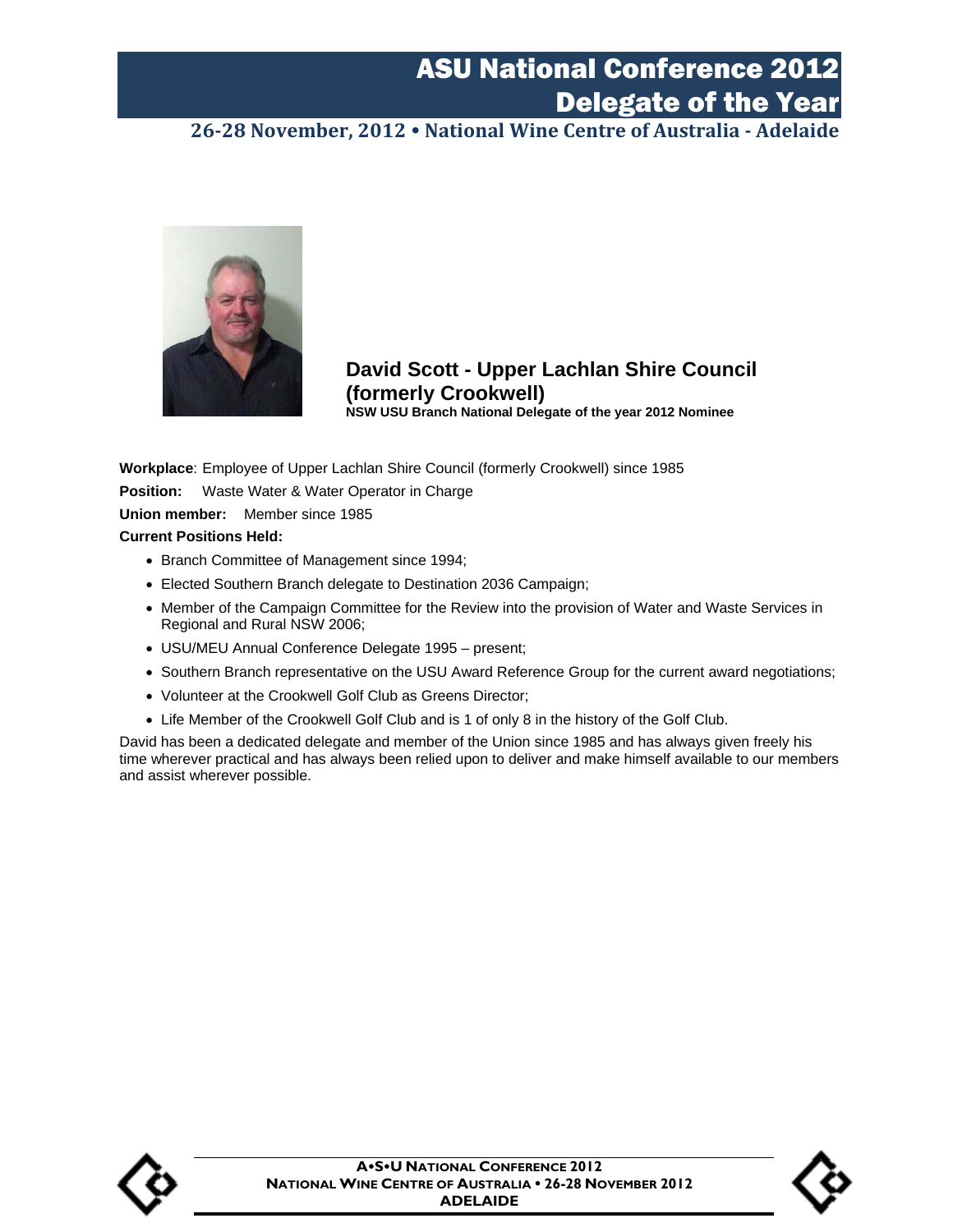**26‐28 November, 2012 National Wine Centre of Australia ‐ Adelaide**



**Anne Watt - Gold Coast City Council Queensland Services Branch National Delegate of the year 2012 Nominee** 

Anne is a hard-working Workplace Delegate at Gold Coast City Council, where she is also a member of the Local Union Committee (LUC). Anne is the first point of contact for many people at Council to identify issues in the workplace requiring union intervention. Anne has represented members on numerous occasions in dealings with the management. She has high principles and promotes the conditions of the working class. As one of the leaders on the Joint Consultative Committee, Anne makes sure that the hard fought conditions contained within the EBA are consistently implemented. Her energy and belief in a fair go for all are a great credit to her.



#### **Kristen Gilbertson - Vice President and Workplace Representative at Alexandrina Council** SA and National Delegate of the year 2012 Nominee SA and NT Branch National Delegate of the year 2012 Nominee

Kristen has worked in Local Government for 11 years and is currently employed as the Senior Creditor Officer at Alexandrina Council on the Fleurieu Peninsula in South Australia. Kristen is an ASU Workplace Representative as well as an elected Health and Safety Representative for the administration work group and member of the Work Health Safety Committee. Kristen is a Branch Councillor and Vice President of her Union. Kristen is also undertaking an Advanced Diploma in Management.

Kristen grew up in a rural, working class and Union family and has followed the lead of her family in being Union active in her workplace and active in her community.

Kristen has been an active member of every community she has lived in, holding executive positions on a number of local sporting committees and associations over the years.

Since moving to Goolwa, she has been a Goolwa Netball Clubs Team Manager, the Secretary of the Goolwa Hotel Social Club Incorporated and a Goolwa Ambassador. In 2011 Kristen was elected as the ALP State Convention Delegate for Hammond.



**ASU NATIONAL CONFERENCE 2012 NATIONAL WINE CENTRE OF AUSTRALIA 26-28 NOVEMBER 2012 ADELAIDE**

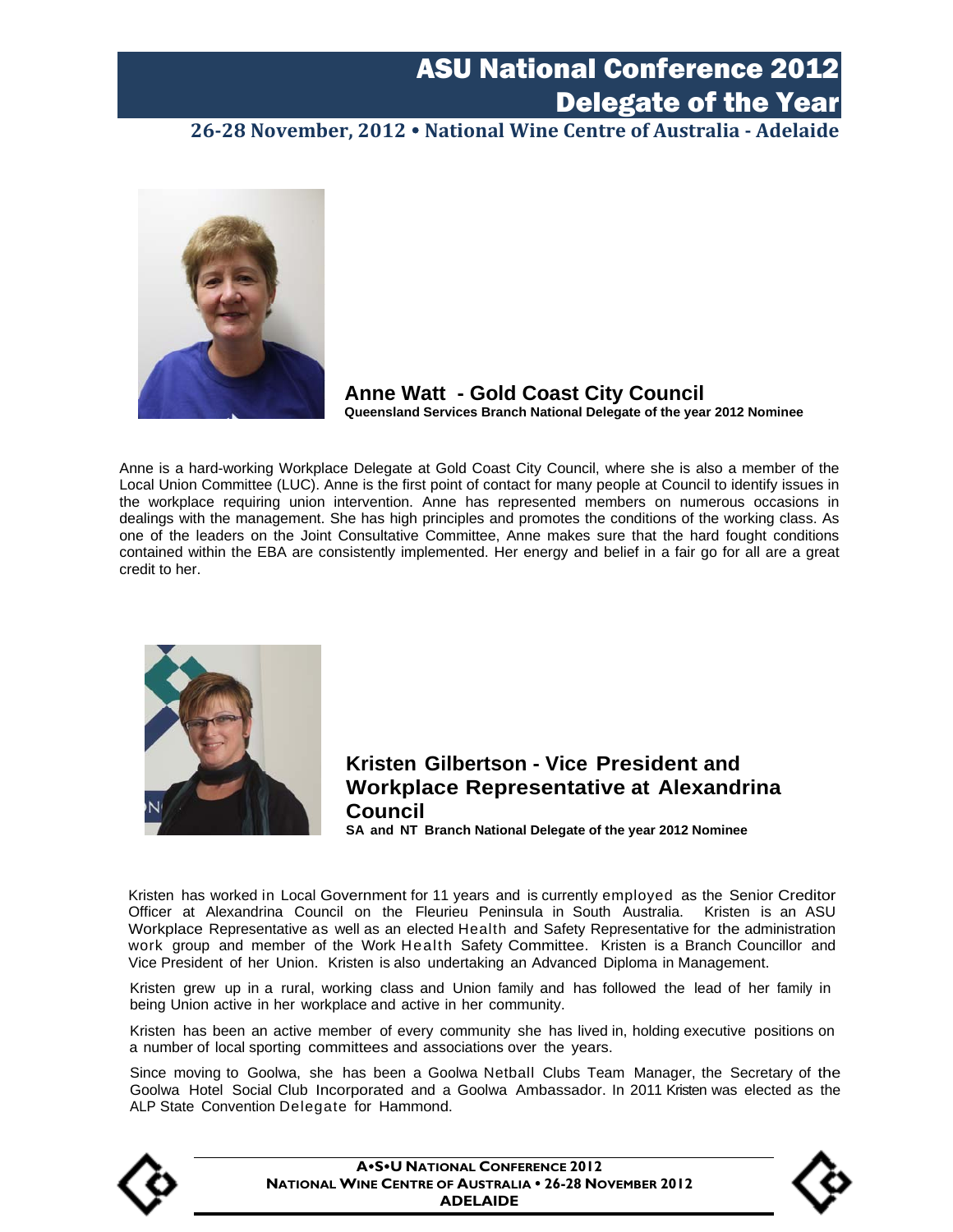**26‐28 November, 2012 National Wine Centre of Australia ‐ Adelaide**



**MICHAEL VALLIS - Banyule Council (Planning) Vic/Tas Authorities and Services Branch National Delegate of the year 2012 Nominee** 

The Branch Delegate of the year is Michael Vallis. Michael is a planning investigation officer for Banyule City Council.

Michael has been and ASU member for over 25 years. From the day he joined our union he committed himself to improving the lives of workers at Banyule City Council.

Michael became a delegate in 1992 and since then has been part of the Local Government Committee and the Professional Planners Interest group. He has completed the Delegates Introductory and Advanced courses and all refresher courses. Michael has also served Local Government members as a Branch Councillor.

In more recent times Michael has been active in Banyule Surveys preceding the latest EBA campaign. Taken a lead role on the EBA committee, organising meetings of members and regularly communicated the outcomes of negotiations. His actions significantly contributed to increase in membership.

He displays today, the attributes of selflessness; energy; leadership and principles. The same attributes he brought to the role of Delegate 20 years.



**Carolyn Cassar - Jetstar Melbourne Airport ASU Victorian Private Sector Branch National Delegate of the year 2012 Nominee** 

Carolyn Cassar has been a delegate of the ASU at Jetstar Melbourne Airport for just over one year, taking over the leadership role as a relatively new member herself, at a critical time in the industrial cycle at Jetstar.

As a delegate, Carolyn has taken membership at Jetstar to over 80% density.

She and her husband have two daughters, aged 12 and 8.